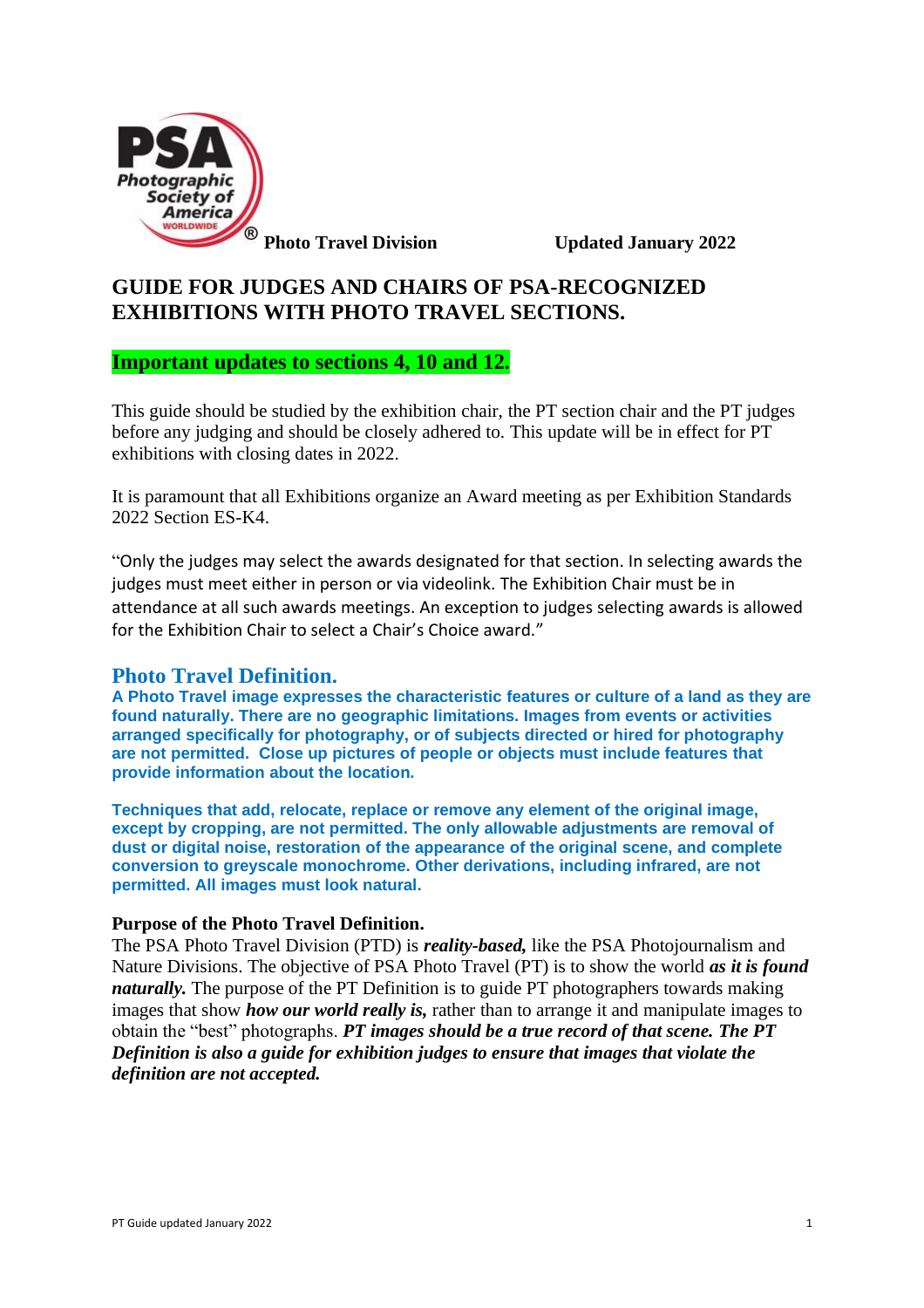**When assessing Photo Travel images judges have to take into account:**

- **The content requirement. The image must express the characteristic features and/or a culture of a land.**
- **Staged/set-up images are not allowed in Photo Travel. Judges need to review the Gallery of staged images on the PSA website.**
- **Portraits or other close-ups of people or objects must include elements depicting some of the surrounding environment, to make it obvious that the image was not taken in a studio setting.**
- **The editing/processing of the image must adhere to the Photo Travel definition.**
- **The image must look natural.**
- **If there is a Themed Section, the image must first meet the Photo Travel definition.**

Further information on all sections discussed below can be found on the main PTD page under PTD Education Resources.

## **Below are the individual sections of the PT Definition** *in blue,* **illustrated Examples and comments:**

### **PT 1. Characteristic features.**

**A Photo Travel image expresses the characteristic features or culture of a land as they are found naturally.**

If the image is predominantly or exclusively a land-, sea- or cityscape, these "scapes' must include characteristic, distinctive and recognisable physical features, although it is not necessary that the image identify the exact location.

Two acceptable images are below.



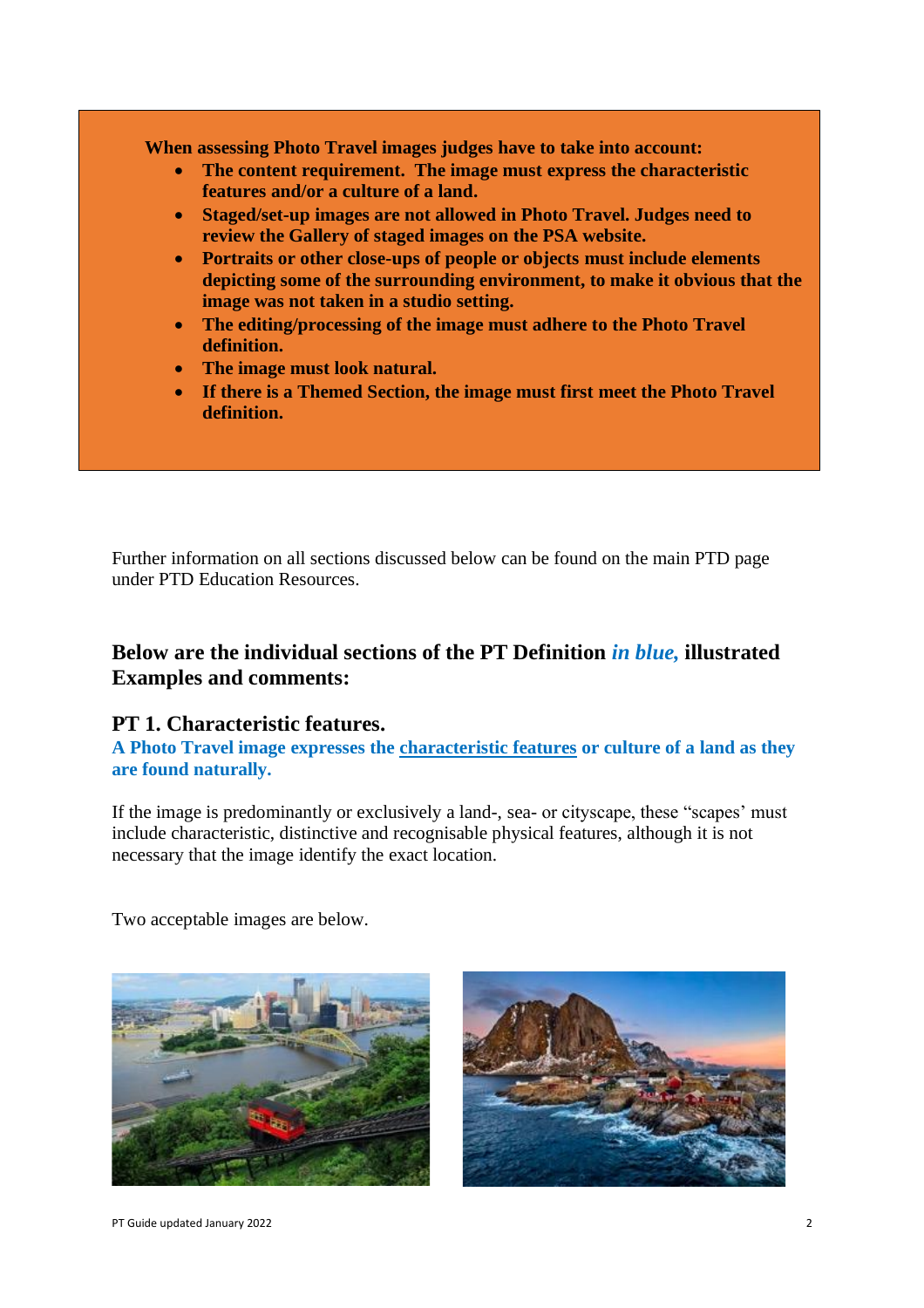The characteristic features in the following images are generic and do not help to identify a land. None of the images are suitable for entry into Photo Travel.

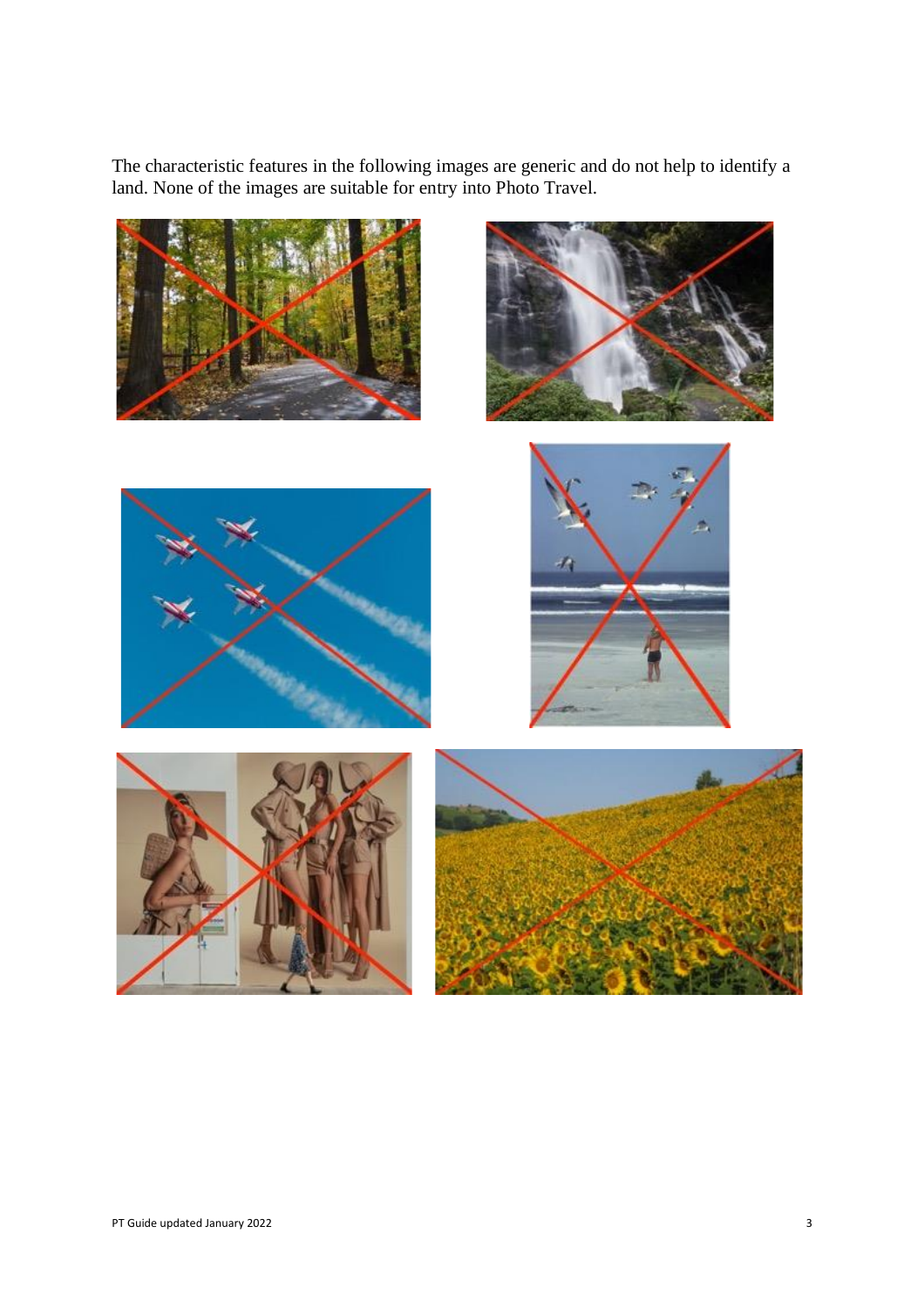



### **PT 2. Culture.**

**A Photo Travel image expresses the characteristic features or culture of a land as they are found naturally.**

Images that predominantly or exclusively depict people and their activities must illustrate a distinctive culture of a country, region, or continent.

The culture presented in a Photo Travel image showcases how different people are in our world. The culture illustrated in the image should identify a people of a region or of a community and should be connected to a land. In a Photo Travel image, the culture portrayed should not be a culture that is found around the globe.

The activities portrayed in the following images are generic and do not help to identify a land or culture. None of the images are suitable for entry into Photo Travel.

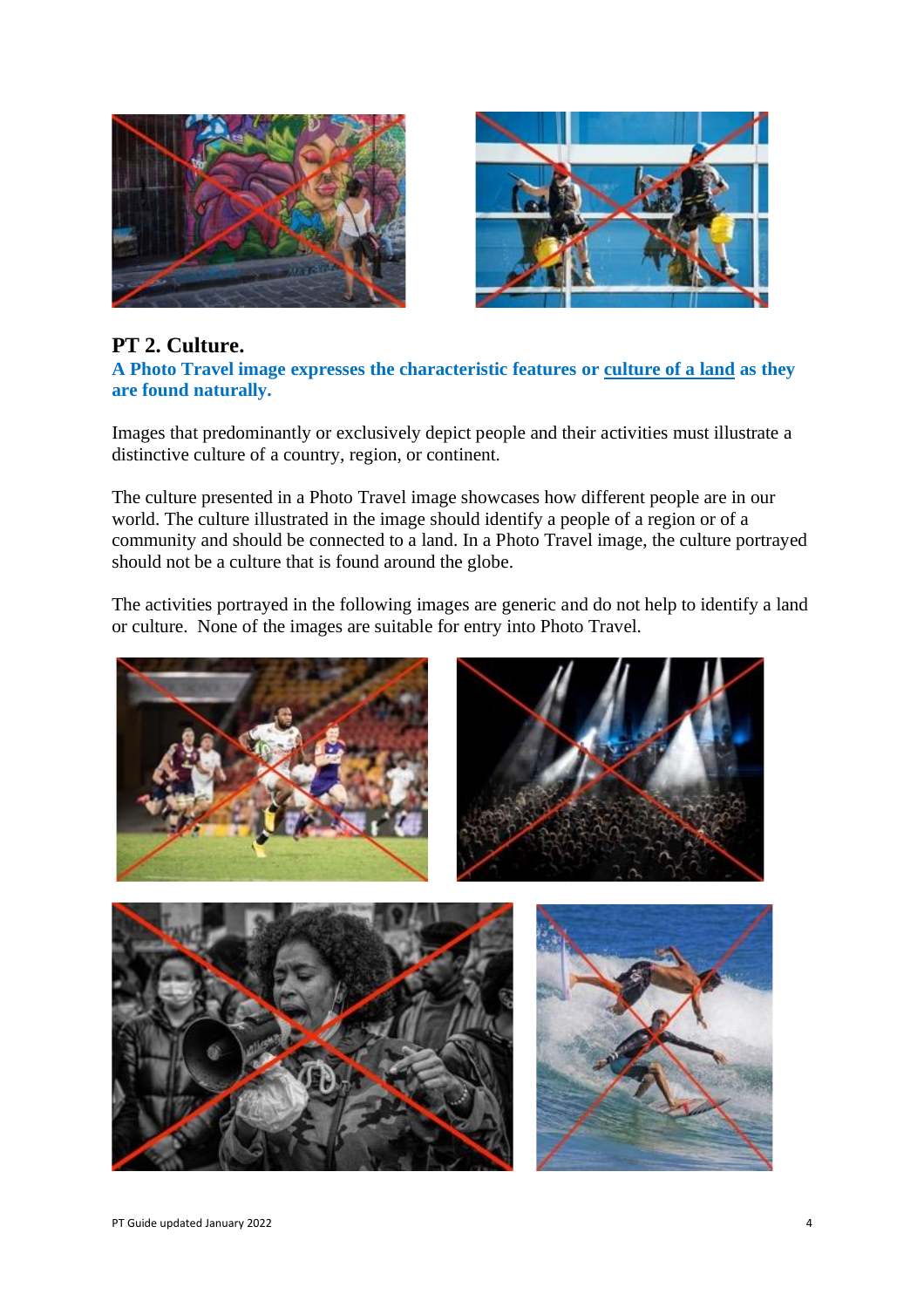

### **PT 3: No geographic limitations.**

#### **There are no geographic limitations.**

There are no restrictions as to where the image could be taken. A Photo Travel image can be captured from outside one's front door or on the other side of the world.

## **PT 4. Staged or Set-up Images are not permitted in Photo Travel.**

**Images from events or activities arranged specifically for photography, or of subjects directed or hired for photography are not permitted.**

PT is about images that present a culture and/or of the characteristic features of a land as they are found naturally. Images from arranged situations cannot be entered into PT. Judges should do their best to keep known staged images out of PT.

Set-ups can be identified when many images of the same or similar scenes are submitted to exhibitions, or when they depict unnatural actions or behavior by the people shown in the photo.



The photo below confirms that the picture of the boys throwing water is a staged "setup'.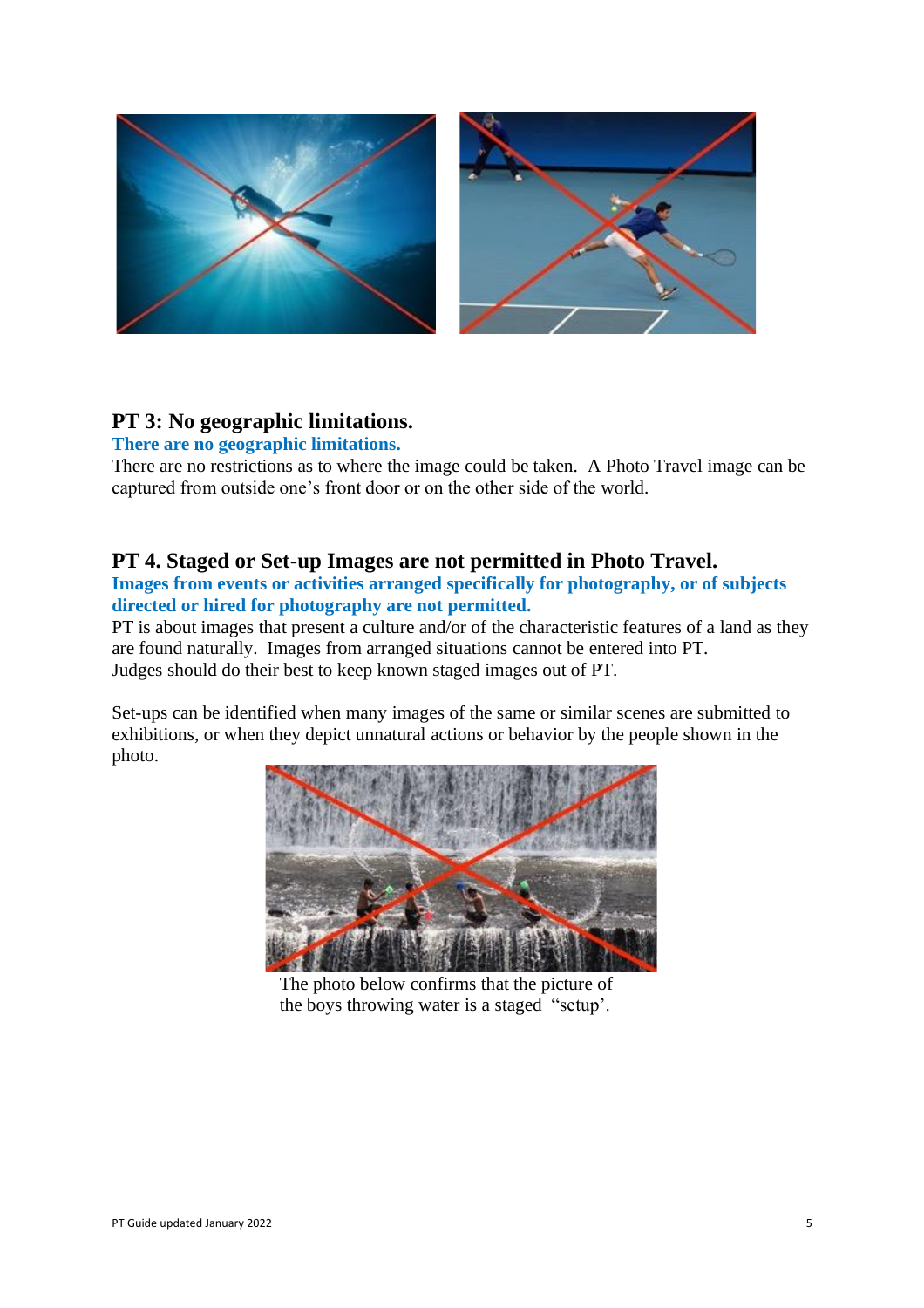

Determining whether a suspect image is staged is difficult. If you, as a judge, do not have proof that the image is staged you should score the image on the side of leniency. When you do not have evidence that the image is staged, the image **should not** be disqualified.

Images which are strongly suspected of having been staged can be kept of out of the Awards.

The Photo Travel Division has a Gallery of 'Staged Images' which can be found on the main PTD page under Staged Images. Judges and chairmen should review this Gallery before scoring images.

#### **The images in the following articles should be reviewed:**

<https://www.picsofasia.com/the-library-of-fake-travel-photos-in-asia/> <https://www.picsofasia.com/stage-in-travel-photography/> <https://petapixel.com/2021/06/30/this-popular-chinese-photo-tourist-spot-is-entirely-fake/>

#### **PT 5. Close-up images.**

**Close-up images of people or objects must include features that provide information about the location.** 

Portraits or other close-ups of people or objects, in addition to meeting the above paragraphs as applicable, must include elements depicting some of the surrounding environment to make it obvious that the image was not taken in a studio setting.

The following two images do not meet the requirement: Although the people portrayed in each image wear clothing that identifies them as being members of a particular culture, the images do not include elements depicting some of the surrounding environment to make it obvious that the image was not taken in a studio setting.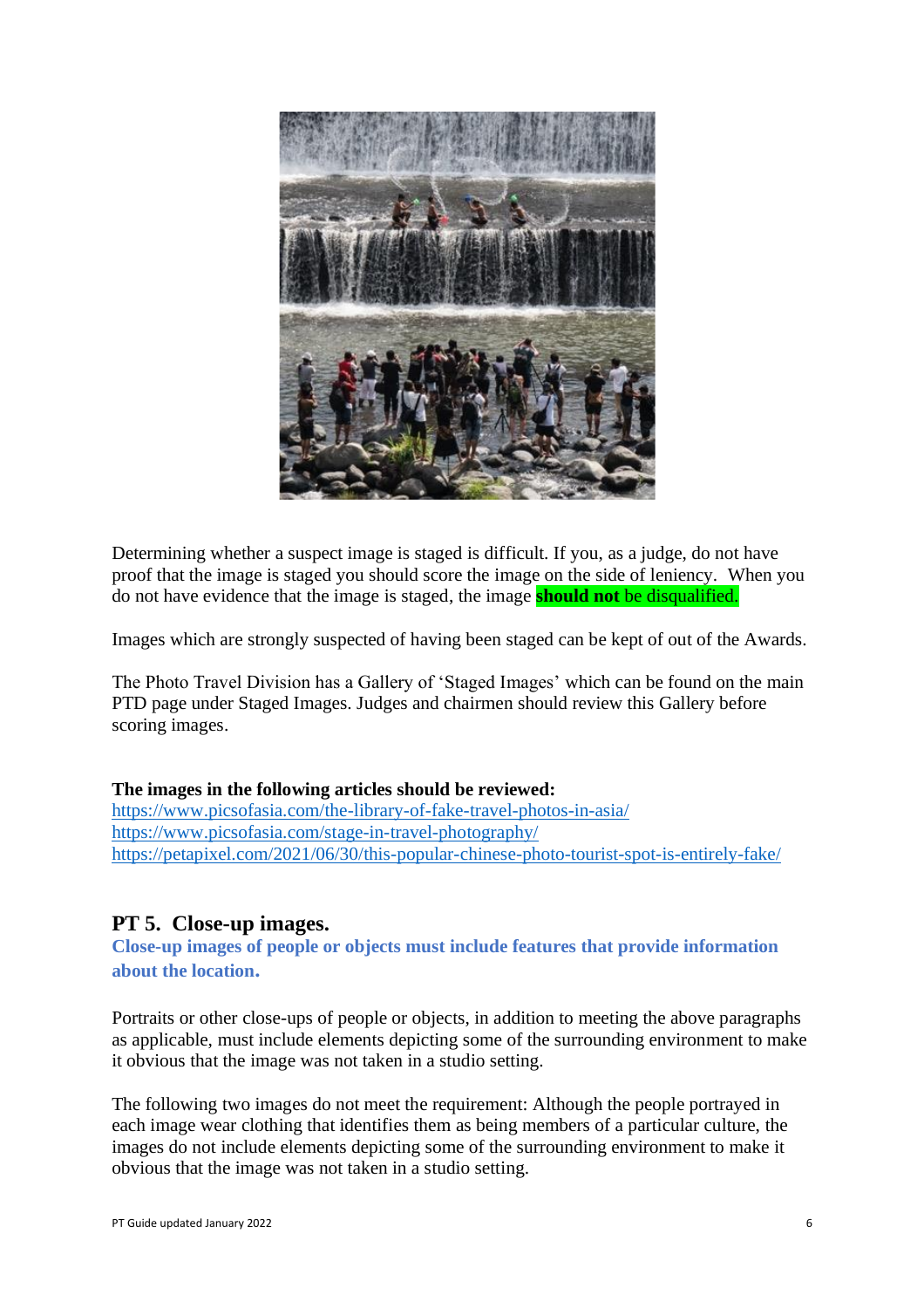

By contrast, the following photographs meet that requirement to a much better degree: In each of the images below the images do include elements depicting some of the surrounding environment to make it obvious that the image was not taken in a studio setting.



It is not necessary that that elements be so specific that we know where the image was taken. It is only necessary that there are such elements in the photograph.

### **PT 6. Editing techniques in Photo Travel.**

**Techniques that add, relocate, replace or remove any element of the original image, except by cropping, are not permitted. The only allowable adjustments are removal of dust or digital noise, restoration of the appearance of the original scene, and complete conversion to greyscale monochrome. Other derivations, including infrared, are not permitted. All images must look natural.**

Post processing of an image is restricted to only allowing the author to show, as closely as possible, what was actually seen when the shutter was pressed.

The following editing techniques **are allowed**:

- Cropping.
- Straightening.
- Complete conversion of color images to greyscale monochrome.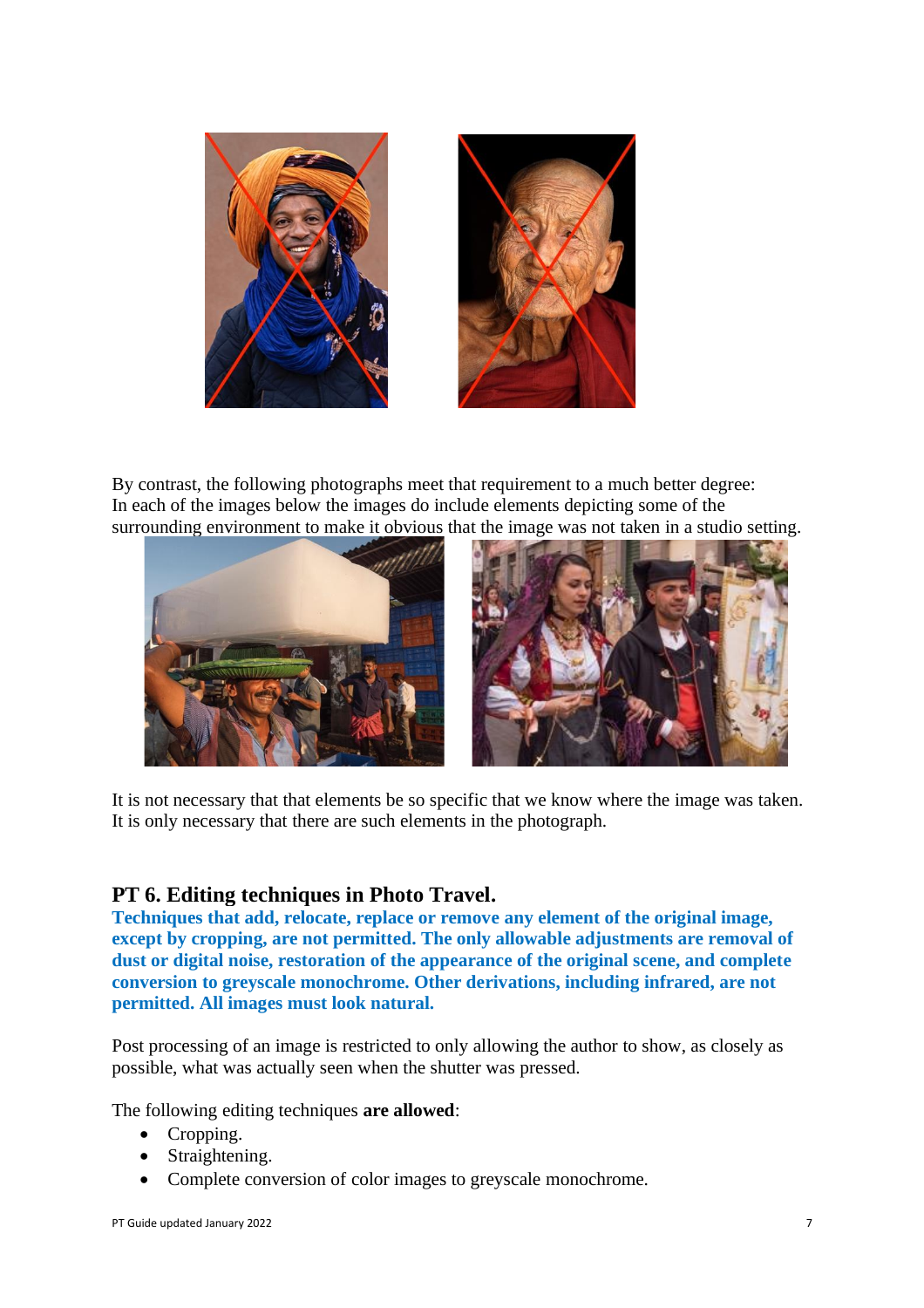The following editing techniques **are allowed** but must be limited to making the image look as close to the original scene as possible:

Adjustment that enables an accurate reproduction of the captured scene:

- Exposure.
- Contrast.
- Dodging and burning.
- Sharpening.
- Noise reduction.

Adjustments that allow for lens deficiencies:

- Distortion.
- Chromatic aberration

Adjustments that compensate for camera limitations:

- Blending of multiple images of the same subject and combing them in camera or with software (exposure blending or focus stacking.)
- Image stitching combing multiple images with overlapping fields of view that are taken consecutively (panoramas).

Time exposures are allowed, as long as they do not dominate the image as a special effect (star trails, for example, are a dominating effect).

Neutral Density filters are allowed to help the author replicate the scene.

The following editing techniques are **NOT allowed.**

- Any form of manipulation that misrepresents what we found naturally.
- Cloning.
- Removing image elements by any means other than cropping (including contentaware fill).
- Adding image elements (including clip art or images created by some-one else). Some examples: fog, mist, dust, light rays, fireworks, lanterns.
- Duplicating image elements.
- Replacing image elements (such as a sky).
- Partial desaturation or blurring of any part of the image
- Changing the colour of any element in the image.
- Moving elements within an image (including content-aware move).
- Darkening any part of the image which obscures elements in the original scene.
- Noticeable vignette / over-saturation / over sharpening.
- Adding textures or artistic filters.
- Elaborate or decorative borders. Check the Conditions of Entry for details on any allowed single border.
- Watermark, logo or entrant's name on the image.
- Tones (only complete greyscale monochrome is allowed).
- Infrared/Solarization.

There is a video on 'Editing Techniques' available for viewing on the main PTD page under PTD Educational Resources.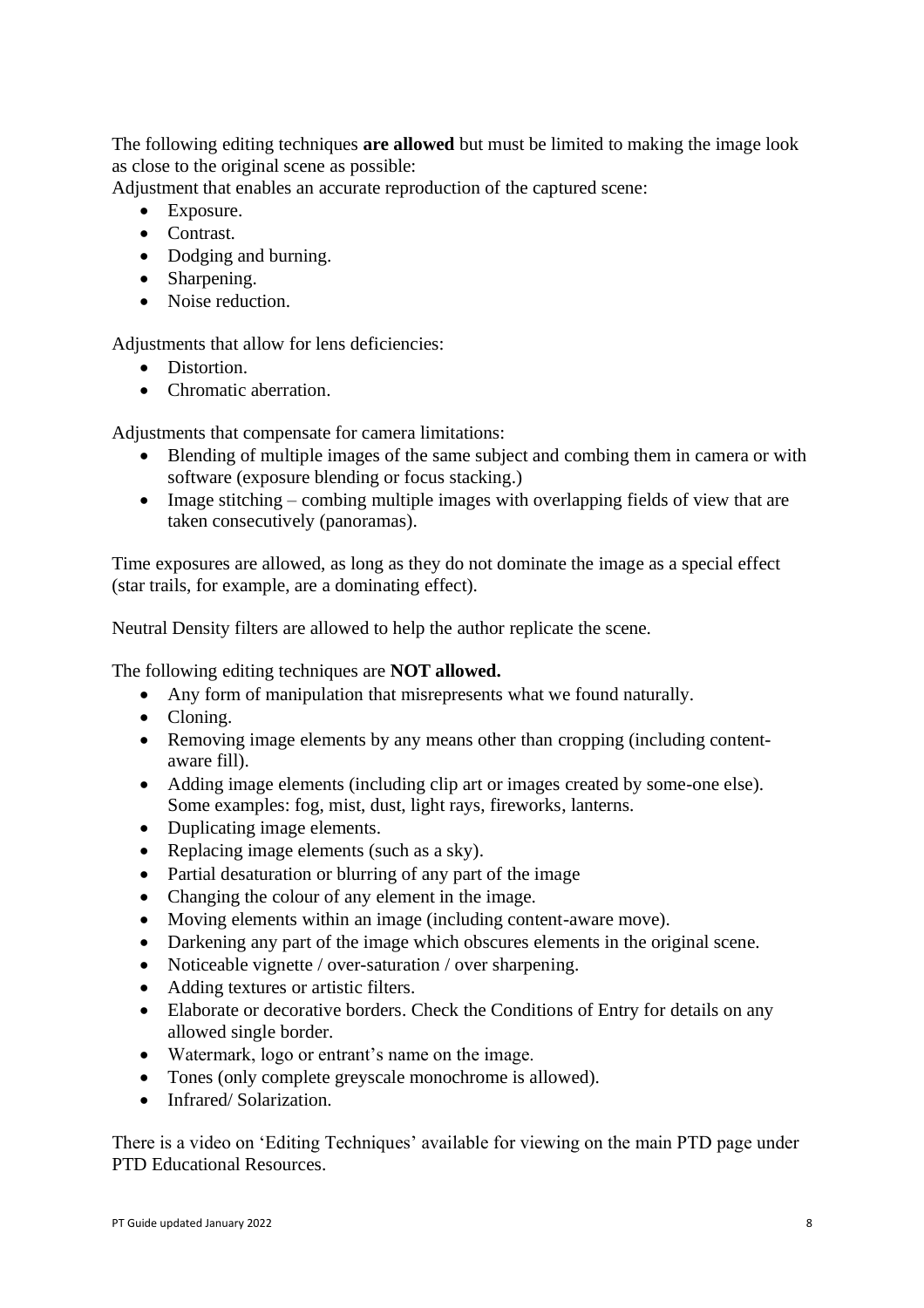#### **PT 6 a) Conversion to complete greyscale monochrome.**

Entries can be entered in Photo Travel in colour as in image 1 or converted to complete greyscale monochrome as in image 2. Images cannot have some sections of the image converted to monochrome as depicted in image 3. Neither can the image show partial desaturation as in image 4. The image cannot be presented in tones as per images 5 and 6. Only complete conversion to greyscale monochrome is permitted.

Image 1: Image 2  $\overline{\phantom{a}}$ 









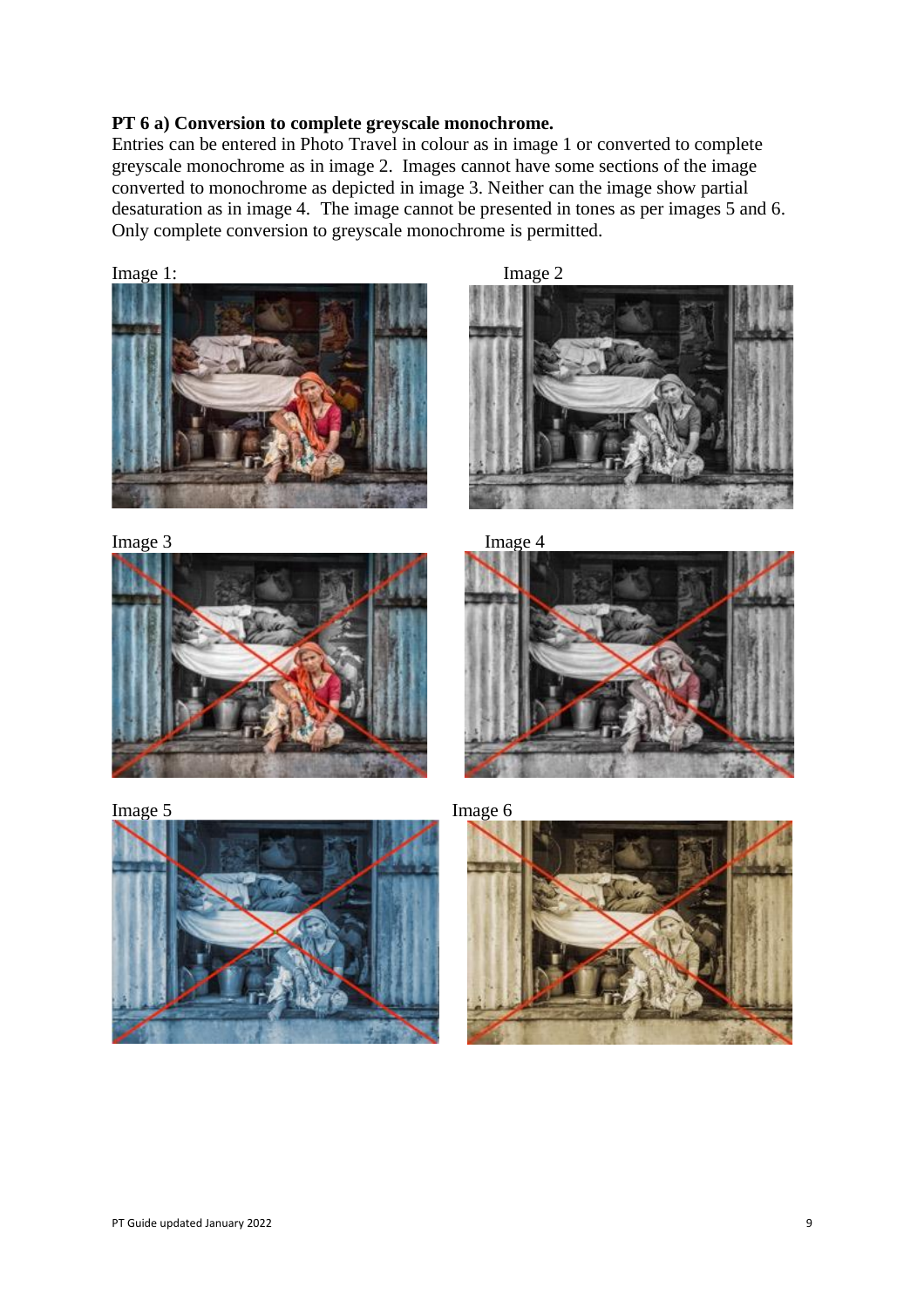**PT 6 b) Oversaturated images should be given lower scores.** 



**PT 6 c) Over-sharpening where unnatural artifacts appear such as halos should be scored low.**

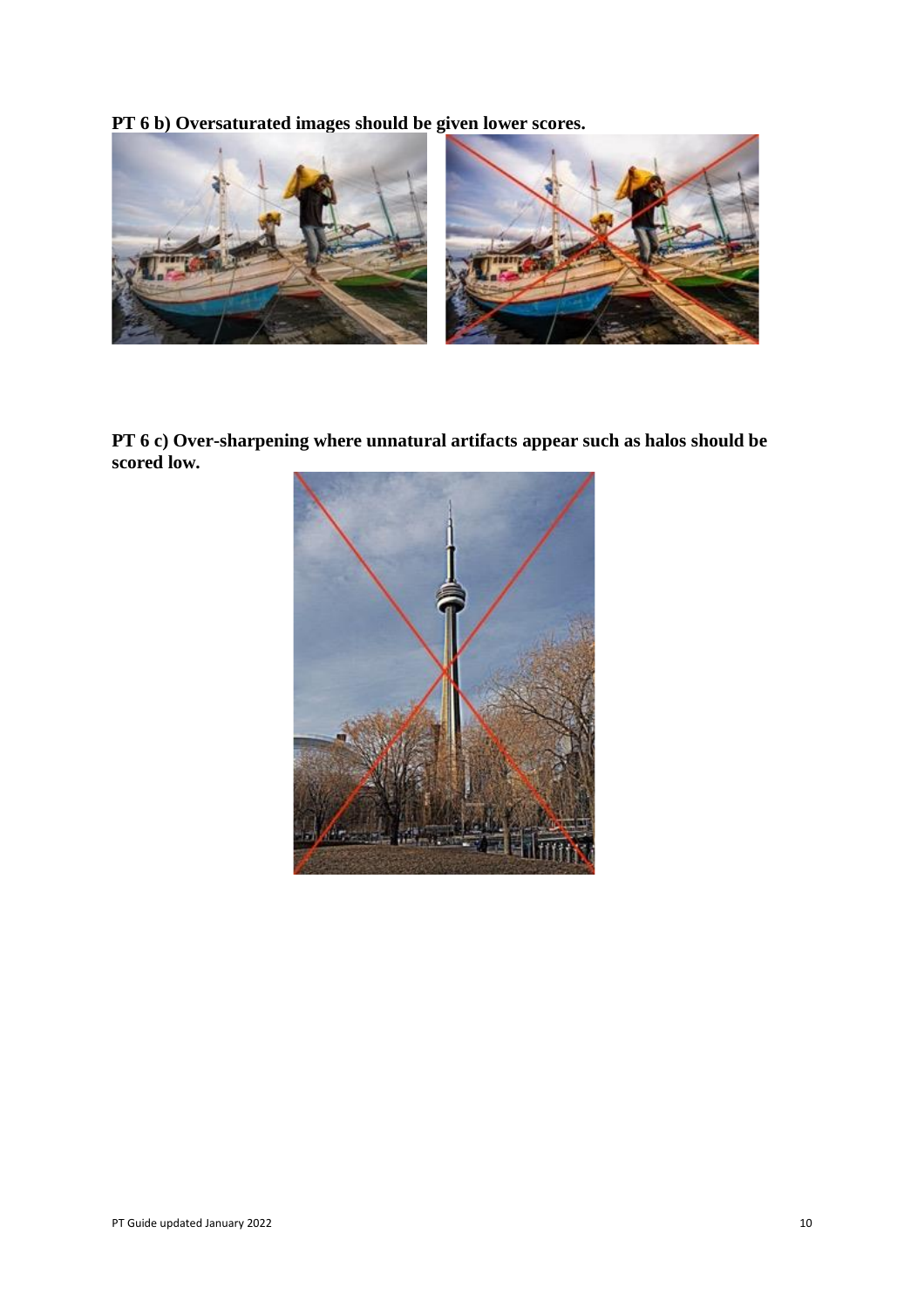**6 d) Techniques that add, relocate, replace or remove any element of the original image are not allowed.**



**PT 6 e) Noticeable vignettes are not allowed.**



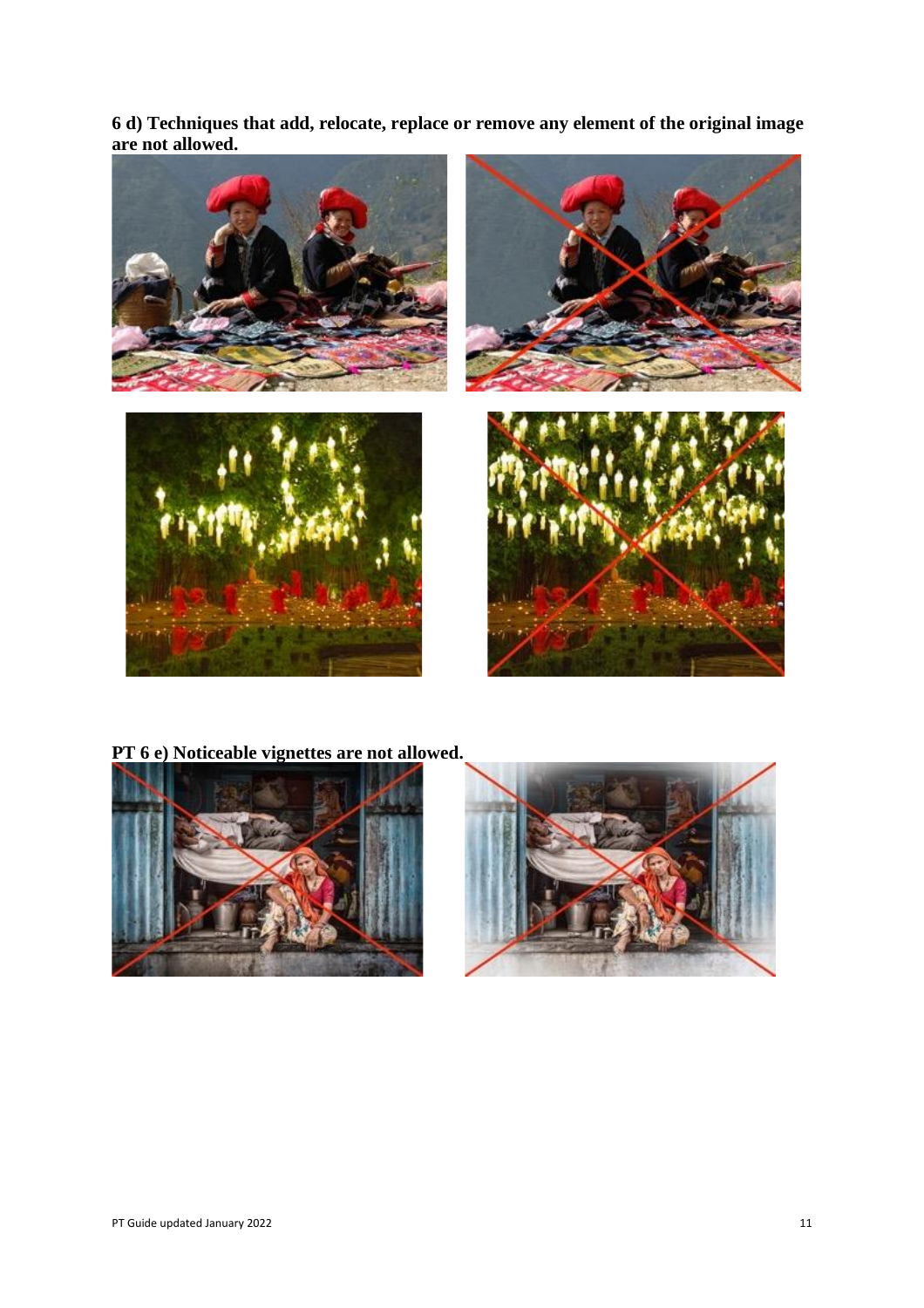**PT 6 f) Darkening areas to hide elements is not allowed.**



**PT 6 g) Decorative/wide borders are not allowed.** Check the Conditions of Entry for the details on any allowed single border.



**PT 6 h) The addition of textures is not allowed.**



Images with obvious signs of overprocessing should be scored low to ensure they stay out of the PT. Such images should be excluded from the Awards.

Image manipulation by removing, moving or adding objects is often difficult to spot and to prove. When judges suspect a violation, it should be investigated.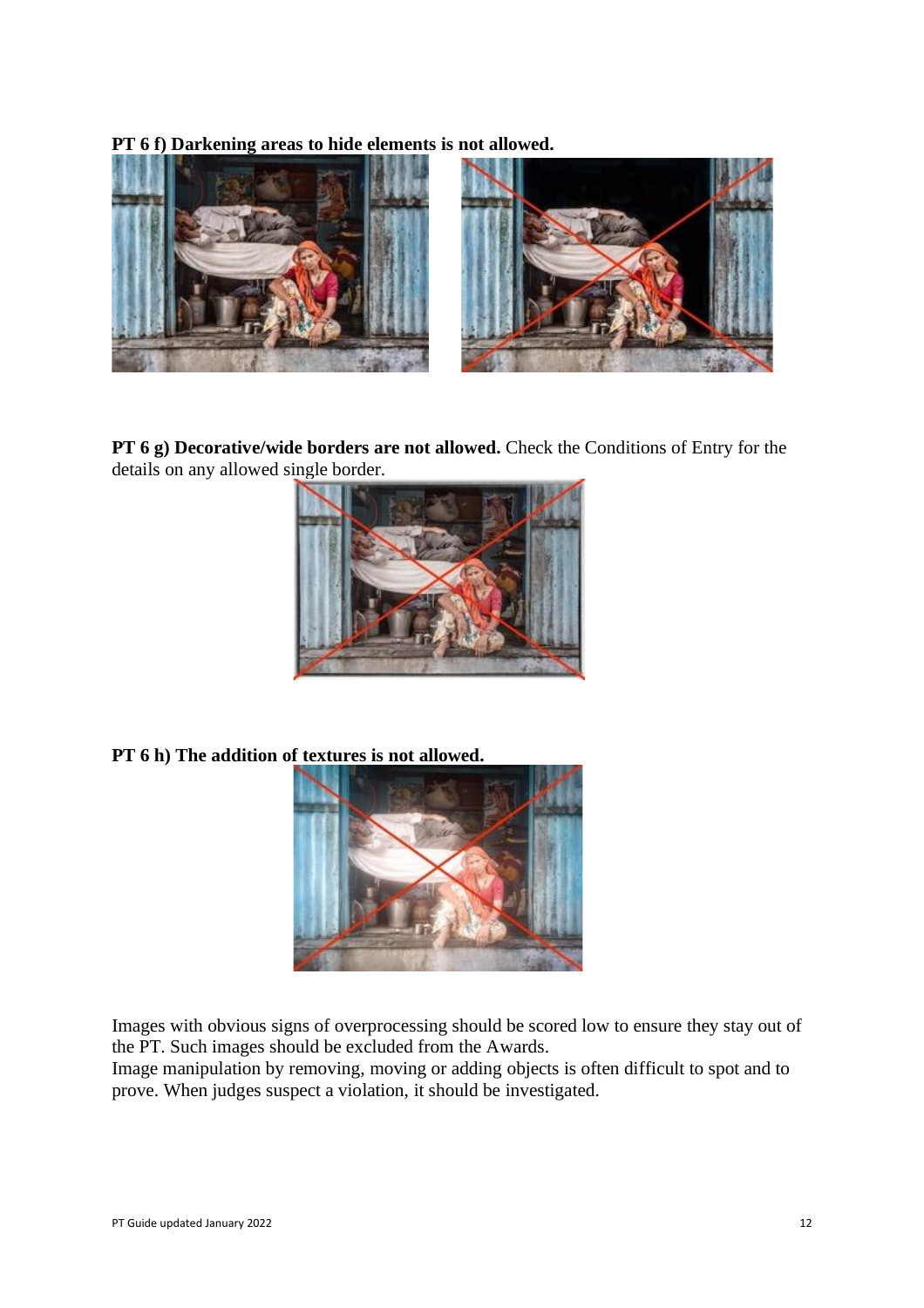### **PT 7. All images must look natural.**

The Photo Travel image must look natural to the eye, therefore images taken with an extreme fisheye lens are not allowed in PT.



### **PT 8. Images taken at shows, re-enactments, dance or music performances.**

Images taken during performances, re-enactments or shows are suitable for entry into Photo Travel sections as long as the event was not arranged specifically for photographers.

The basic rule of content applies i.e., the image should express the characteristic features or a culture of a land as they are found naturally.



### **PT 9. Themes in Photo Travel.**

Images in Photo Travel Themed section must be in compliance with the Photo Travel Definition. Firstly, the image must meet the Photo Travel definition and secondly the image should suit the Theme. The Theme should always be subservient to the Definition.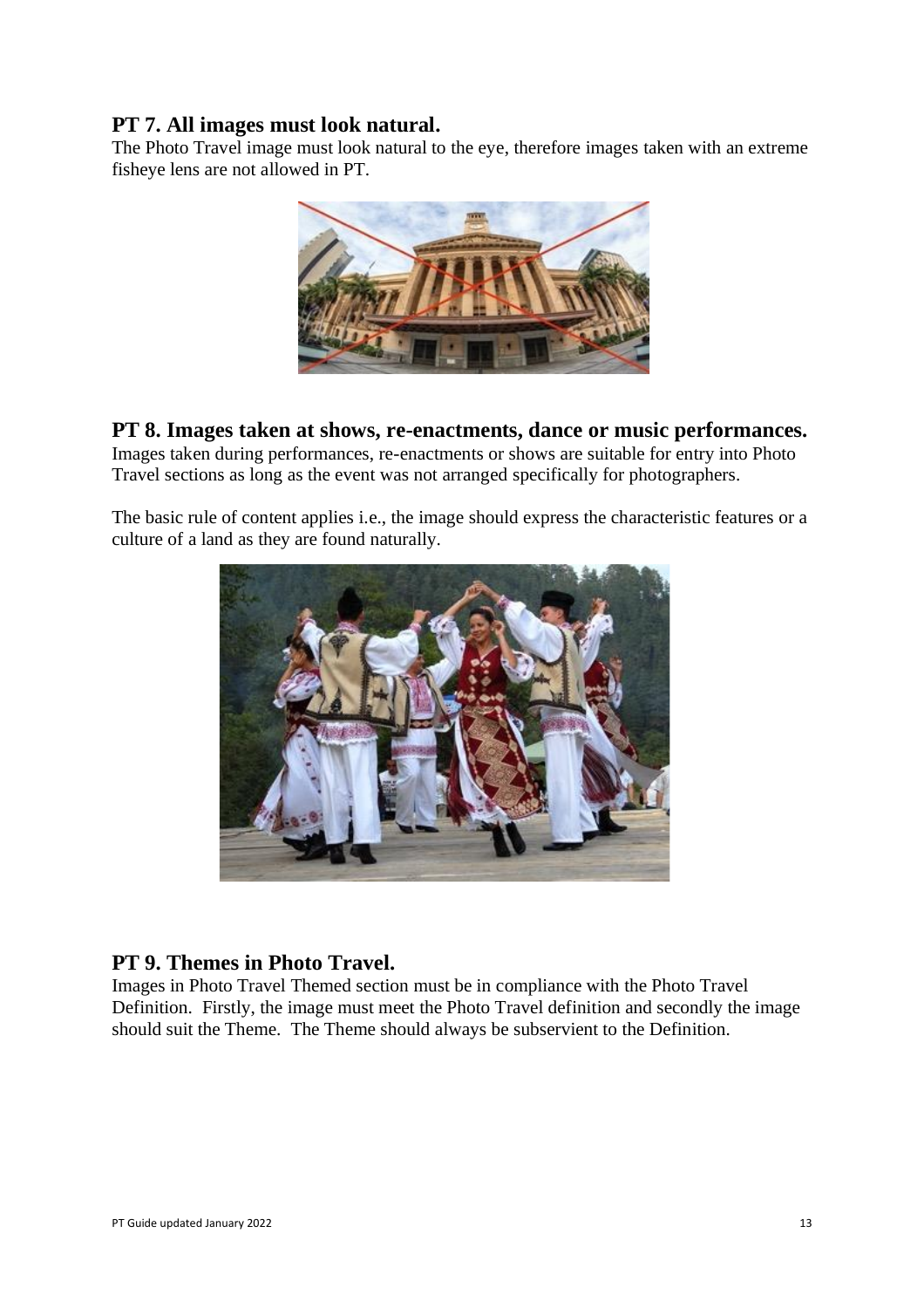# **PT 10. Animals in Photo Travel**

Images that predominately or exclusively depict animal populations are allowed, if the animals are in their native environment and are characteristic of that country, region or continent.

With regards to the **PSA Statement on Subject Matter:** This policy is meant to discourage photographers from setting up situations in which they compromise the welfare of the subject (or someone does so on their behalf) so that a photograph can be obtained. Rodeos, bull fights, horse racing etc, might in some cases compromise the welfare of the subjects, but these events are generally not staged for the benefit of photographers. Regardless of whether a judge might dislike these practices, they are not covered by PSA's current rules. These images (rodeos, bull fighting, horse racing) **should not be disqualified.**

## **PT 11. People Traveling.**

Images of people travelling do not necessarily mean that those images would be appropriate for Photo Travel. The image must adhere to the content requirement of the PT definition i.e. the image should express the characteristic features or a culture of a land.





# **PT 12. Disqualification:**

The PT division emphasizes that disqualification of images should only be considered for the very serious offences i.e., where the entrant has deliberately tried to deceive the judges. Where practical, the Raw File must be requested and checked.

Lack of content, failure to comply with the close-up requirement and set-ups should be scored low. **The PT division does not recommend that these are grounds for Disqualification.**

With regards to editing techniques: vignettes, darkening areas, over-saturation and oversharpening should be scored low. Images that show extreme lens distortion or have decorative or elaborate borders should be scored low. **The PT division does not recommend that these are grounds for Disqualification.**